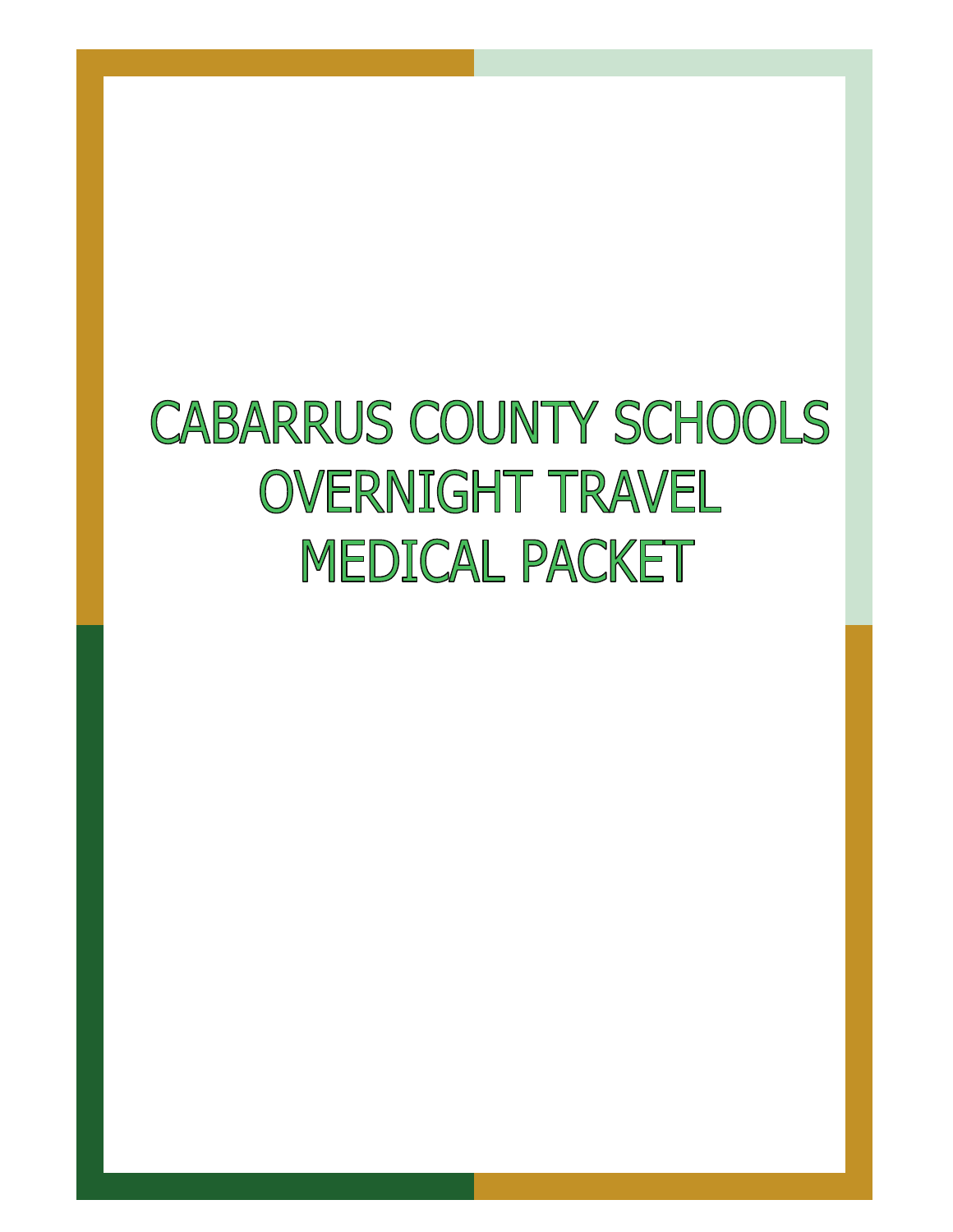

## **Overnight Travel Procedure for Student Medication**

Dear Parent/Guardian,

Follow the guidelines below if your child needs medicine during the overnight trip. Please note the CCS medication policy is the same on any field trip, including overnight, as it is during regular school hours. If you have any questions or concerns, please contact your School Nurse.

- **1. Any medicines that are currently kept in the School Nurse's office will be sent on the overnight trip to be given, as ordered, by the teacher/chaperone. No additional paperwork is needed.**
- **2. If your child takes medicine outside of school hours and will need it while on the trip, follow the guidelines below:** 
	- o **Prescription or over-the-counter medicine to be given by school staff** must have a Medication Authorization order completed and signed by a medical provider. Parent must sign the order allowing school staff to give medicine. Medicine must be sent in a pharmacy bottle with prescription label or in the original container with student's name and least amount needed. Medicine and order must be given to the School Nurse to review before the trip.
	- o **Prescription medicine to be self-administered by the student** must have a Medication Authorization order completed and signed by a medical provider. Parent must sign the order allowing the student to self medicate. Student will meet with the School Nurse to complete selfmedication contract before the trip. Medicine must be sent in the original container with prescription label and least amount needed. Medication Authorization must be given to the School Nurse to review before the trip.
	- o **Over the counter (OTC) medicines to be self-administered by the student** must be noted on the treatment permission form included in this packet. All OTC medicine should be sent in its original container with student's name on it and least amount needed.

**All Medication Authorization orders and/or medicines for the overnight trip are due to the School Nurse to review by** 

**\_\_\_\_\_\_\_\_\_\_\_\_\_\_\_\_\_\_\_\_\_\_\_\_\_\_\_\_\_\_\_\_\_ \_\_\_\_\_\_\_\_\_\_\_\_\_\_\_\_\_\_\_\_\_\_\_\_\_\_\_\_\_\_\_\_\_** 

**\_\_\_\_\_\_\_\_\_\_\_\_\_\_\_\_\_. Date** 

Please call if you have any questions.

**School Nurse Phone**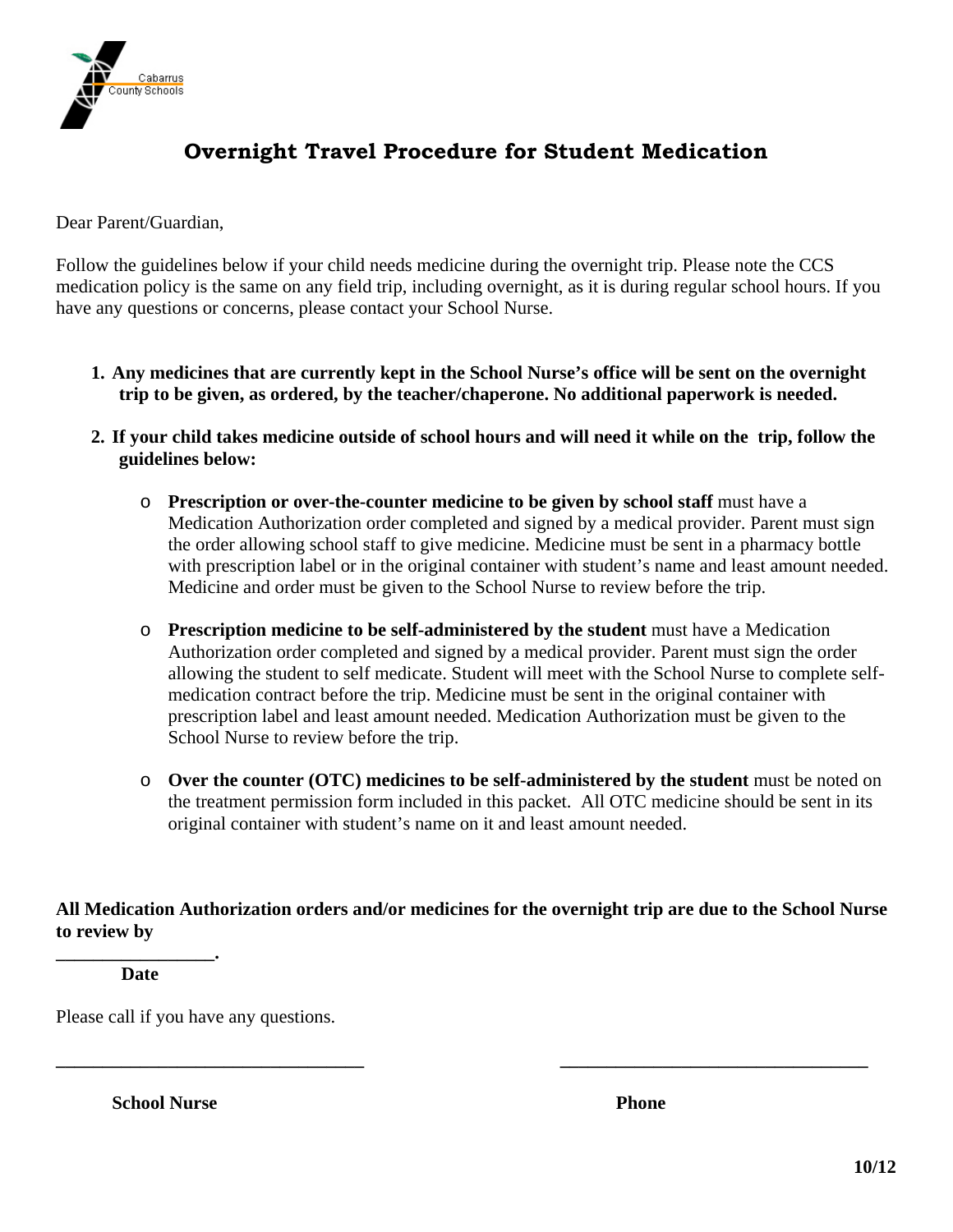

## **STUDENT OVERNIGHT TRAVEL**

#### \*Important\*–This notification **must** be signed and returned before your student can participate in this travel.

| <b>Student's Full Name:</b> |                               |
|-----------------------------|-------------------------------|
|                             |                               |
| <b>Home Phone #</b>         | <b>Parent/Guardian Cell #</b> |
|                             |                               |

## **STUDENT INSURANCE WAIVER**

For overnight travel, student insurance must be taken **unless this insurance waiver form is signed by the parent/guardian indicating adequate personal insurance. This waiver releases the Board of Education and its employees from responsibility for any claim due to injuries received while participating in a school-sponsored overnight travel.** 

- 1. Pursuant to Board Policy 4220 and the current Student Accident Coverage insurance I wish to proceed as follows: (Check one)
	- a) \_\_\_\_\_I have adequate personal insurance and release the Board of Education and its employees from any responsibility in this matter. My medical insurance information follows:

Insurance Company **and Policy 4:**  $\frac{1}{2}$  Policy #:

Company Phone #:  $\blacksquare$  Name of Insured:

- b) \_\_\_\_\_My son/daughter is already enrolled in the current Student Accident Coverage insurance program. I understand I am responsible for payment of any charges not covered by this policy.
- c) \_\_\_\_\_ I need to purchase the current Student Accident Coverage insurance. I am enrolling my son/daughter online by going to http://www.kandkinsurance.com and following the enrollment instructions.
- 2. There are limitations in the Student Accident Insurance coverage. The responsibility to pay for any necessary medical treatment not covered by the Student Accident Insurance coverage or personal insurance coverage belongs to the family.
- 3. Neither the Board of Education nor any of its employees will assume responsibility for claims resulting from injury to your child while he or she is participating in this program.

### **PERMISSION TO TREAT**

I give permission for my son/daughter, \_\_\_\_\_\_\_\_\_\_\_\_\_\_\_\_\_\_\_\_\_\_\_\_\_\_\_\_\_\_\_\_\_\_\_\_, to be treated in case of a medical emergency. I understand in the case of an emergency my child will be taken to the nearest medical treatment facility immediately and I will be contacted. In the case I am not able to be reached, I am providing the names of two emergency contacts.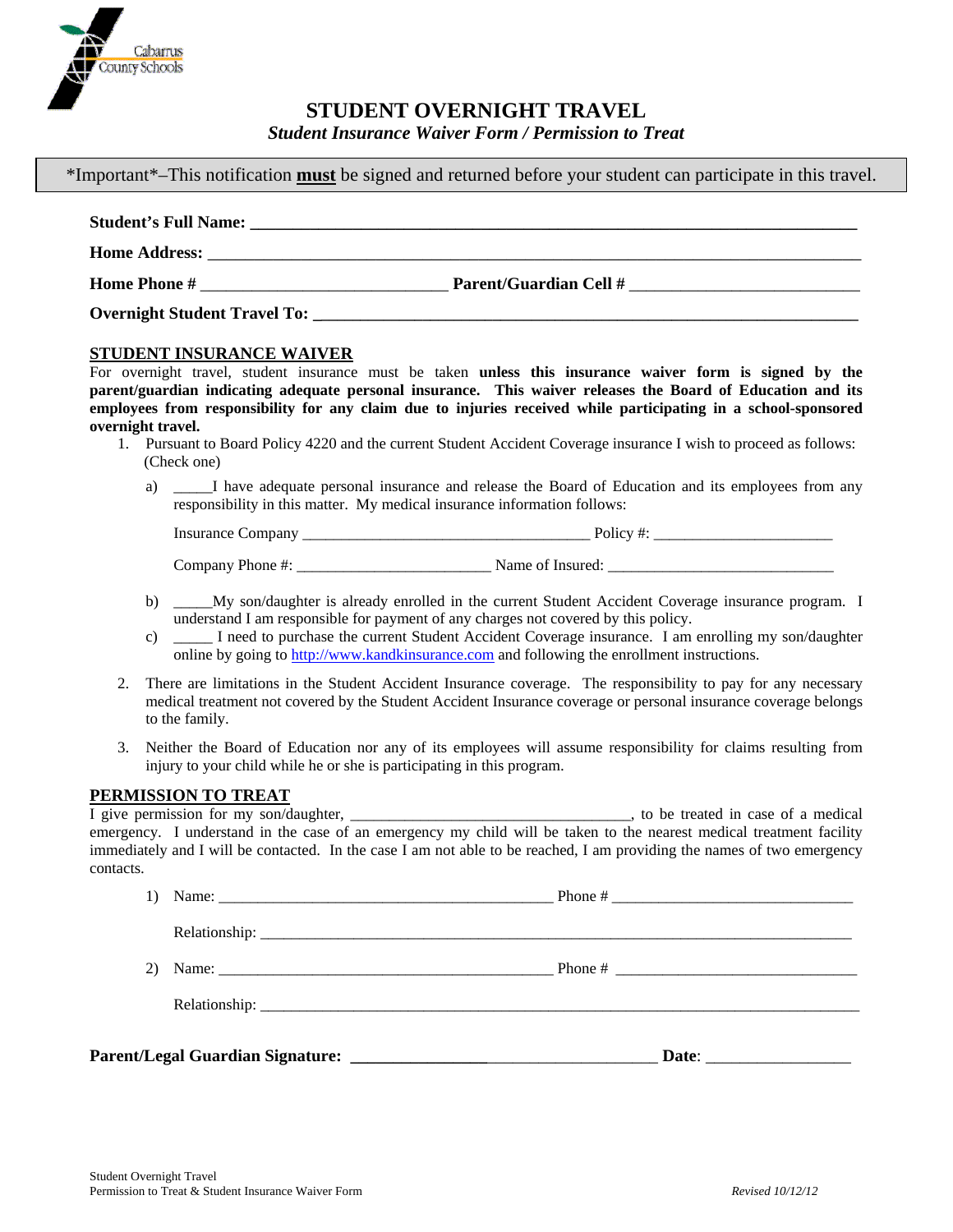

**Medication Authorization for Students**

|                                                                           | Grade: $\_\_$                                                                                                               |
|---------------------------------------------------------------------------|-----------------------------------------------------------------------------------------------------------------------------|
| attendance, it is necessary that medication be given during school hours. | In order to keep this student in optimum health and to help maintain maximum school performance and sustain                 |
|                                                                           |                                                                                                                             |
|                                                                           | Circle One: Tablet Capsule Liquid Inhaler Nebulizer* Patch Drops Injection* Rectal* Other:                                  |
|                                                                           | * The Special Health Care Procedure statement must be completed on back for medication via nebulizer, injection or rectum * |
|                                                                           |                                                                                                                             |
|                                                                           |                                                                                                                             |
|                                                                           |                                                                                                                             |
|                                                                           |                                                                                                                             |
|                                                                           |                                                                                                                             |
|                                                                           |                                                                                                                             |
|                                                                           |                                                                                                                             |

## **Parent Authorization: Please sign the authorization that applies to your child below.**

| Parent Permission for medication to be administered by the school nurse/staff                                                    |  |  |  |  |  |
|----------------------------------------------------------------------------------------------------------------------------------|--|--|--|--|--|
| I hereby give my permission for my child to receive medication during school hours. I understand that the school undertakes      |  |  |  |  |  |
| no responsibility for the administration of the medication. This medication has been prescribed by a licensed health care        |  |  |  |  |  |
| provider. I hereby release the School Board, its agents and employees, from any and all liability that may result from my        |  |  |  |  |  |
| child taking prescription and non-prescription medication. I am in full agreement to supply this medication as needed.           |  |  |  |  |  |
|                                                                                                                                  |  |  |  |  |  |
|                                                                                                                                  |  |  |  |  |  |
| <b>OR</b>                                                                                                                        |  |  |  |  |  |
| Parent Permission for medication to be SELF-ADMINISTERED by their child (K-5 consult with School Nurse)                          |  |  |  |  |  |
| I hereby request that my child be allowed to carry and self-administer the above inhaler, insulin, Epi-pen or other prescription |  |  |  |  |  |
| medication at school as prescribed by my child's licensed health care provider. I understand my child must carry this            |  |  |  |  |  |
| medication at all times in school or he/she will lose the right to carry it. I further understand that the school undertakes no  |  |  |  |  |  |
| responsibility for the administration of the medication. I hereby release the School Board, its agents and employees, from       |  |  |  |  |  |
| any and all liability that may result from my child taking this medication. My child is knowledgeable about this medication      |  |  |  |  |  |
| and how to self-administer it. (Student contract must be signed of back.)                                                        |  |  |  |  |  |
|                                                                                                                                  |  |  |  |  |  |
|                                                                                                                                  |  |  |  |  |  |

Reviewed by School Nurse: \_\_\_\_\_\_\_\_\_\_\_\_\_\_\_\_\_\_\_\_\_\_\_\_\_\_\_\_\_\_\_\_\_\_\_\_\_\_\_\_\_\_ Date: \_\_\_\_\_\_\_\_\_\_\_\_\_\_\_\_\_\_\_\_\_\_\_\_\_\_\_\_\_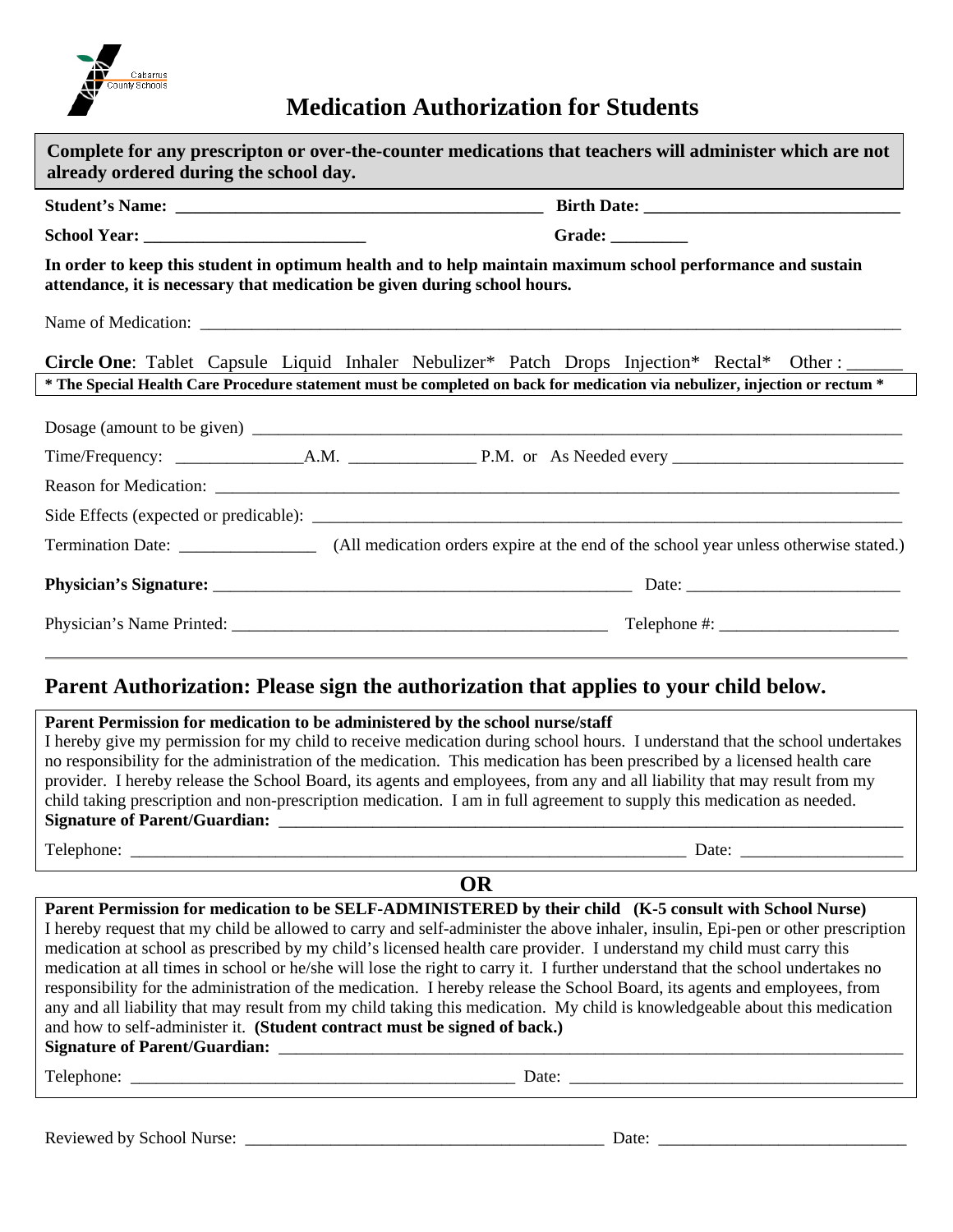# **Physician and Parent Authorization for Special Health Care Procedure**

This is to verify that the above named student has the following physical condition for which specialized physical health care  $(nursing type)$  procedure is to be provided:  $\frac{1}{n}$ Procedure: Medication delivered via (circle one): Injection Rectum Nebulizer Feeding Tube Other: **Physician's Signature**: \_\_\_\_\_\_\_\_\_\_\_\_\_\_\_\_\_\_\_\_\_\_\_\_\_\_\_\_\_\_\_\_\_\_\_\_\_\_\_\_\_\_\_\_\_\_\_\_\_\_\_\_\_\_\_\_\_\_\_ Date: \_\_\_\_\_\_\_\_\_\_\_\_\_\_\_ I hereby request that the procedure specified above be performed on or for my above named child. **Parent/Guardian's Signature**: \_\_\_\_\_\_\_\_\_\_\_\_\_\_\_\_\_\_\_\_\_\_\_\_\_\_\_\_\_\_\_\_\_\_\_\_\_\_\_\_\_\_\_\_\_\_\_\_\_\_\_\_\_\_ Date: \_\_\_\_\_\_\_\_\_\_\_\_\_\_

# **Student Contract for Self-Administered Medication**

Student Responsibilities:

- o I plan to keep my inhaler, equipment, Epi-pen or other medication with me at school rather than in the school nurse's office.
- o I agree to use my inhaler, equipment, Epi-pen or other medication in a responsible manner, in accordance with my licensed health care provider's orders.
- $\circ$  I will notify the school health office or main office if I am having more difficulty than usual with my health condition.
- o I will not allow any other person to use my inhaler, equipment, Epi-pen or other medication.
- o I will carry the least amount of medication possible in its original container.

### **Student's Signature:** \_\_\_\_\_\_\_\_\_\_\_\_\_\_\_\_\_\_\_\_\_\_\_\_\_\_\_\_\_\_\_\_\_\_\_\_\_\_\_\_\_\_\_\_\_\_\_\_\_\_\_\_\_\_\_\_\_\_\_\_\_ Date: \_\_\_\_\_\_\_\_\_\_\_\_\_

School Nurses Responsibilities:

- o Emergency Action Plan complete and on file at school
- o Demonstrates correct use/administration
- o Recognizes proper and prescribed timing for medication
- o Agrees to carry medication or keep in an established location
- o Knows health condition well
- o Keeps a second labeled container in the health room
- o Will not share medication or equipment with others.

Comments:

**School Nurse Signature:** \_\_\_\_\_\_\_\_\_\_\_\_\_\_\_\_\_\_\_\_\_\_\_\_\_\_\_\_\_\_\_\_\_\_\_\_\_\_\_\_\_\_\_\_\_\_\_\_\_\_\_\_\_\_\_\_\_\_\_ Date: \_\_\_\_\_\_\_\_\_\_\_

## **Policy for Over-the-Counter Medication Self-Administered by Students:**

When a student self-administers an OTC medication without school staff support, the drug must be sent in the original container with only 1or 2 doses with a written authorization signed by the parent and attached to the container. The authorization must also include the date, time and amount of medication to be self-administered by the student.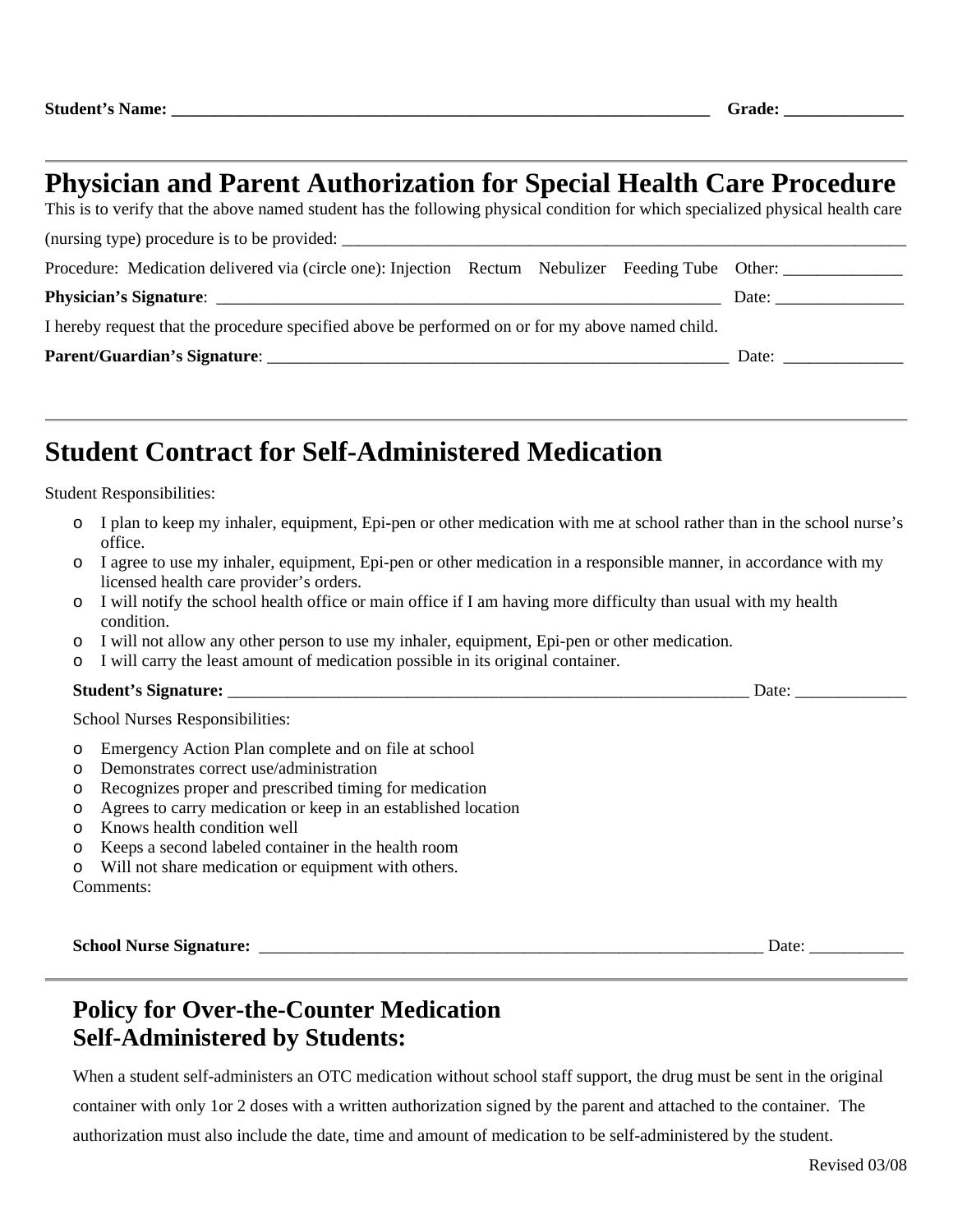

# **Medication Authorization for Students**

| ordenado durante el día lectivo.                                                                 | Complete para cualquier prescripton o medicinas sin receta los maestros administrará que no ya es                                                                                                                                    |
|--------------------------------------------------------------------------------------------------|--------------------------------------------------------------------------------------------------------------------------------------------------------------------------------------------------------------------------------------|
|                                                                                                  |                                                                                                                                                                                                                                      |
|                                                                                                  | Grade: __________                                                                                                                                                                                                                    |
|                                                                                                  | In order to keep this student in optimum health and to help maintain maximum school performance and sustain<br>attendance, it is necessary that medication be given during school hours.                                             |
|                                                                                                  |                                                                                                                                                                                                                                      |
|                                                                                                  | Circle One: Tablet Capsule Liquid Inhaler Nebulizer* Patch Drops Injection* Rectal*<br>Other : $\_\_$<br>* The Special Health Care Procedure statement must be completed on back for medication via nebulizer, injection or rectum * |
|                                                                                                  |                                                                                                                                                                                                                                      |
|                                                                                                  |                                                                                                                                                                                                                                      |
|                                                                                                  |                                                                                                                                                                                                                                      |
|                                                                                                  |                                                                                                                                                                                                                                      |
|                                                                                                  |                                                                                                                                                                                                                                      |
|                                                                                                  |                                                                                                                                                                                                                                      |
|                                                                                                  |                                                                                                                                                                                                                                      |
|                                                                                                  | Autorización del Padre: Firme la autorización correspondiente a su hijo a continuación.                                                                                                                                              |
| Autorización del Padre para que la medicación sea suministrada por la enfermera/personal escolar |                                                                                                                                                                                                                                      |
|                                                                                                  | Por la presente, doy autorización para que mi hijo reciba la medicación durante el horario escolar. Entiendo que la escuela no tiene responsabilidad por el                                                                          |
|                                                                                                  | suministro de la medicación. Esta medicación fue prescripta por un proveedor licenciado de cuidado médico. Por la presente, libero a la Junta Escolar, a                                                                             |
|                                                                                                  | sus agentes y empleados, de cualquiera y todas las responsabilidades a partir de que mi hijo tome una medicación prescripta o no prescripta. Estoy                                                                                   |
| totalmente de acuerdo en el suministro de esta medicación cuando sea necesario.                  |                                                                                                                                                                                                                                      |
| <b>Firma del Padre/Tutor: :</b>                                                                  |                                                                                                                                                                                                                                      |
|                                                                                                  |                                                                                                                                                                                                                                      |
|                                                                                                  | <b>OR</b>                                                                                                                                                                                                                            |
|                                                                                                  | Autorización del Padre para que el niño se AUTO SUMINISTRE la medicación (K-5 consultar con la Enfermera Escolar)                                                                                                                    |
|                                                                                                  | Por la presente, solicito que se autorice a mi hijo a transportar y auto suministrarse el inhalador nombrado más arriba, insulina, Epi-pen u otra medicación                                                                         |
|                                                                                                  | prescripta en la escuela, de acuerdo con lo indicado por el proveedor licenciado de cuidado médico de mi hijo. Entiendo que mi hijo debe transportar esta                                                                            |
|                                                                                                  | medicación en todo momento en la escuela o perderá el derecho de transportarla. Entiendo que la escuela no tiene responsabilidad por el suministro de la                                                                             |
|                                                                                                  | medicación. Por la presente, libero a la Junta Escolar, a sus agentes y empleados, de cualquiera y todas las responsabilidades a partir de que mi hijo tome                                                                          |
|                                                                                                  | esta medicación. Mi hijo conoce la medicación y sabe cómo auto suministrársela. (El contrato del estudiante se deberá firmar en el reverso)                                                                                          |
|                                                                                                  |                                                                                                                                                                                                                                      |
|                                                                                                  |                                                                                                                                                                                                                                      |
|                                                                                                  |                                                                                                                                                                                                                                      |
|                                                                                                  |                                                                                                                                                                                                                                      |